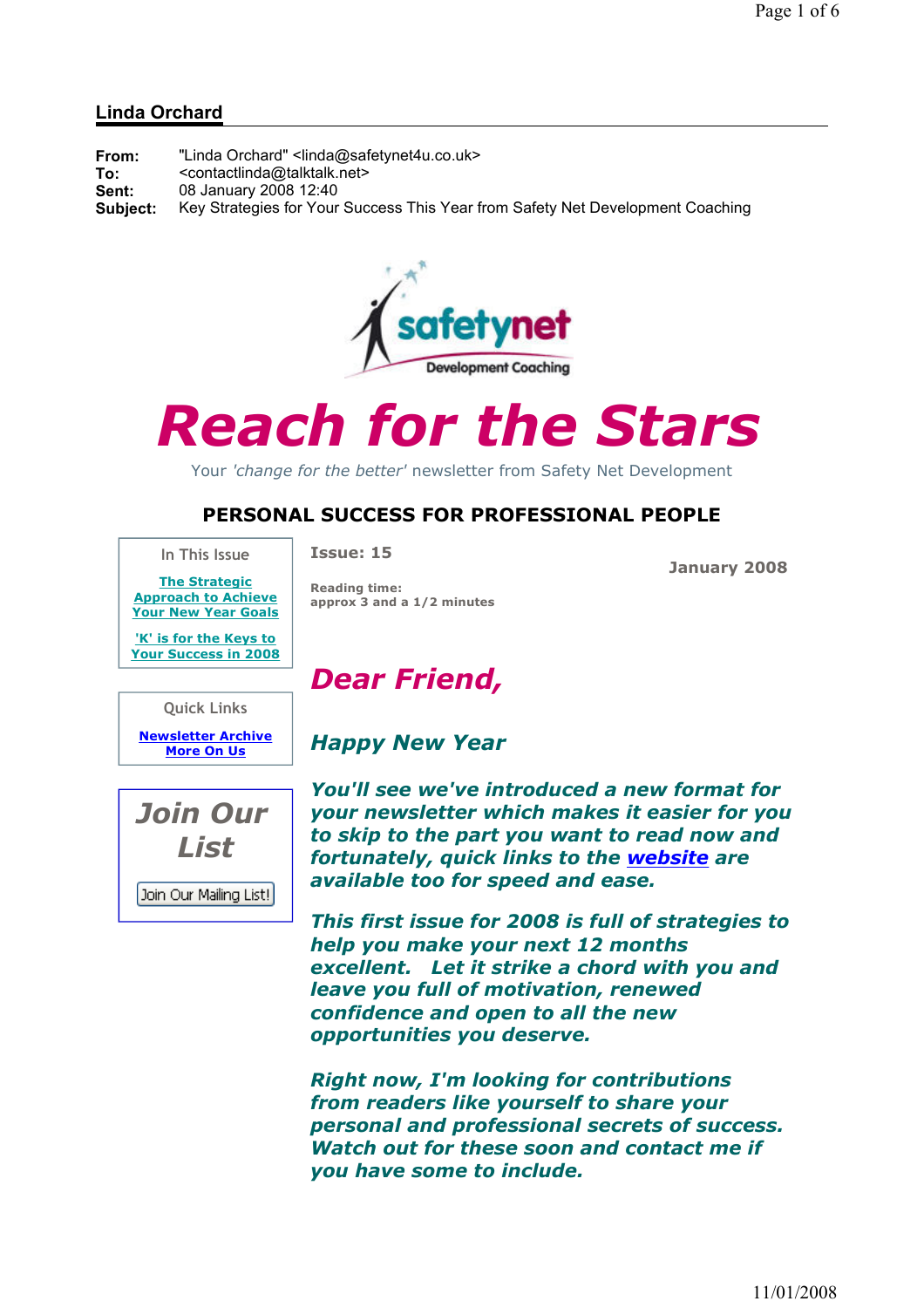If you run your own business, I'll put a link to your website right alongside your words of wisdom :)

2008 - Here we come!

TAKE A MORE STRATEGIC APPROACH TO ACHIEVING YOUR GOALS THIS YEAR



#### ENSURE SUCCESS BY ADOPTING THIS CLEVER STRATEGY - THE TRICK IS TO KNOW WHY YOU WANT WHAT YOU WANT!

Now you're focusing on 2008, you'll find it helpful to examine in more detail, exactly why you want to achieve the goals you have in mind. Most people say, 'I just want it', but what is your real motivation and is it sufficient to keep you going through the Spring and beyond?

If you are intending to get more new clients, create better relationships or drop a few pounds this year, you need to act this month.

You might be looking for a career driven change, to give up chocolate or smoking, achieve a better work/life balance or increase your personal sales targets, and understanding the deeper thoughts behind your aims can stop you from self-sabotaging your best efforts and help you succeed where you may have failed before.

To do this successfully, match each of your 2008 goals with the category which seems the most appropriate, below.

#### And be honest!

#### Are your goals:

• 'Should' goals - the things you feel you ought to do.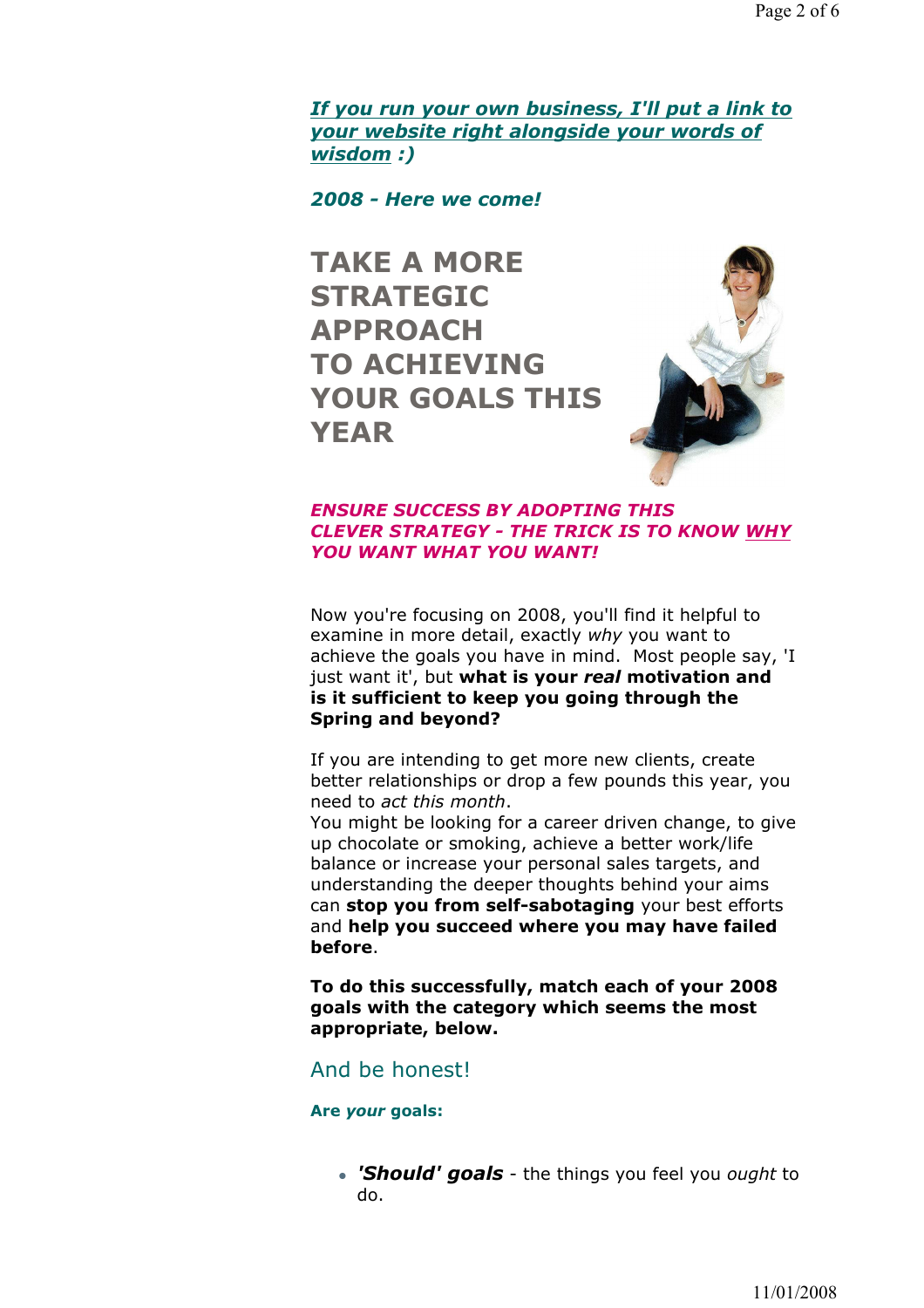- 'Next step' goals the most 'sensible' thing to aim for which seems to follow on logically from where you are now. How much do you truthfully want these things?
- 'Deja-vu' goals the ones you try every year and normally give up on by February. If so, what have you previously allowed to get in your way? What can you do differently this year to stop that from happening?
- 'Someone else's' goals the things you pretend you want, but are really only doing because other people want or expect you to. Are you under pressure from partners, managers or even parents?
- 'Fairy godmother' goals these are what you'd ask for if you could have anything in the world with the wave of a magic wand. The things you daydream about. If you could have these in the real world, would you still want them? What would be the actual consequences? If you had it already, what else would you want?
- 'Naughty' goals the things you do actually want to do or have, but feel guilty about, because you think you shouldn't. If you weren't busy feeling, "I shouldn't want that", what would you really want?
- 'If only' goals the things that you normally follow immediately with 'but I can't'' or 'but I could never'. You don't actually believe this is possible for you. Now think - what if you did believe it was possible? How much more motivated do you feel now to have a go?
- 'Wow!' goals the ones that put a big smile on your face when you think about them and you can already feel the sense of achievement you'll enjoy when you get there. Need I say more?

Once you've allocated one of these types to each of your personal or professional goals, it should be fairly easy to guess which ones you really feel motivated to achieve, and which ones are already destined not to happen.

If you want help getting motivated, get in touch NOW! I can help you. Email me at contactlinda@talktalk.net , phone 0845 644 4634 or check out our website.

Are you already on the right path, or do the goals you've set yourself for 2008 or the approach you're using, need modifying to ensure your success this year?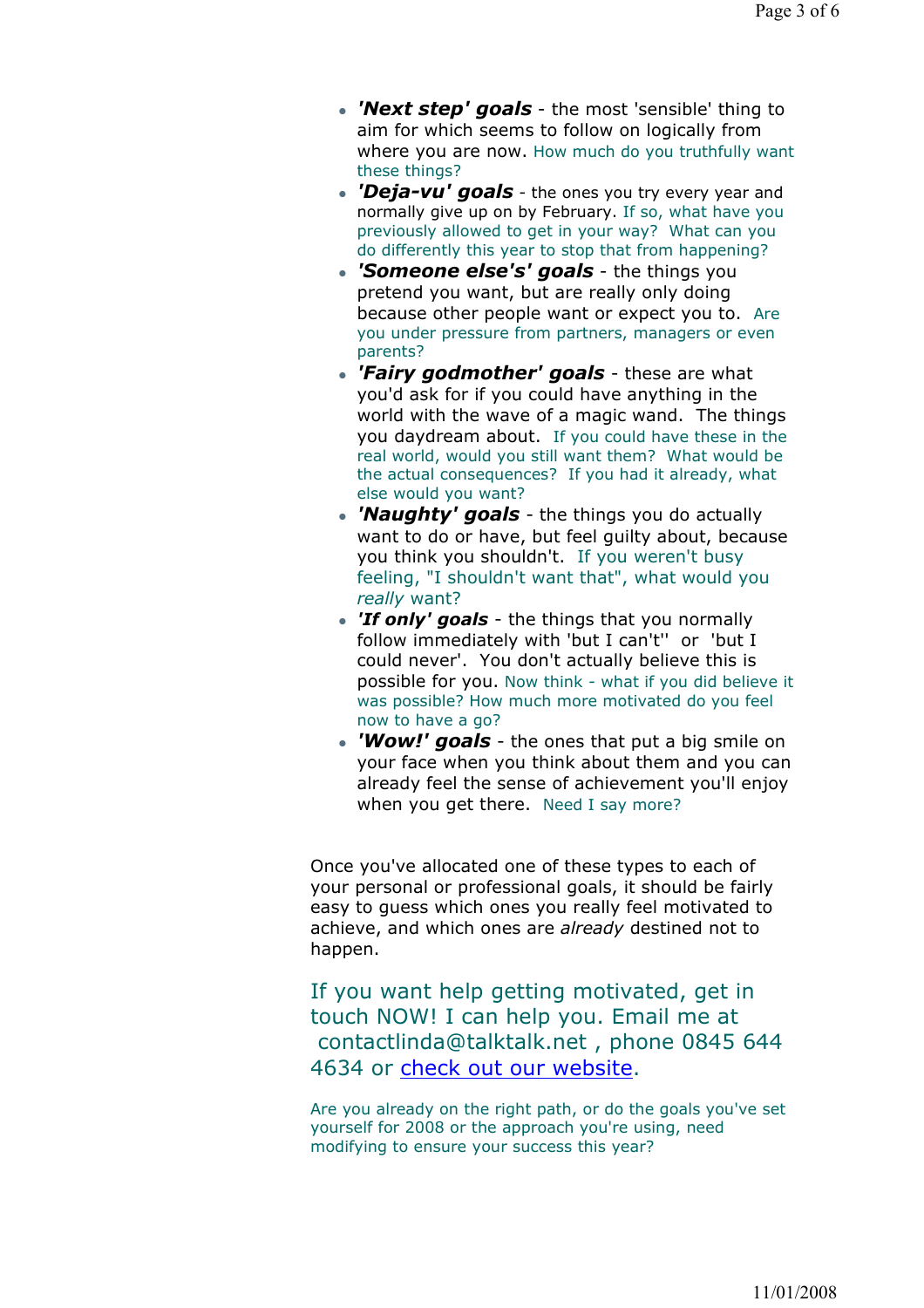## 'K' is for the KEYS TO SUCCESS 2008

## Here's what you need to know

 Choose your goals VERY carefully. Make sure they are SMART (Specific, Measureable, Achieveable, Realistic and Time Bound) AND ensure they thrill you enough to keep you motivated.



- Do something about them. Don't wait for the right time or until the circumstances are perfect. You'll wait forever.
- Get real. Be true to yourself, use your talents and be in an environment you can thrive on. Mix with people who make you feel great.
- **Enjoy your job.** Take steps to change it if you don't, and NEVER think it's too late.
- Develop a 'Can-Do' attitude. Concentrate on what is possible rather than what's not.
- Put fun in your life. If you find yourself forced to admit you've forgotten how :- ( and believe me, this is pretty common, make this a priority. Ask for help if you need it. An hours personal coaching will get you right back on track. Phone 0845 644 4634 or email contactlinda@talktalk.net
- Don't compare yourself to others. We are all fallible human beings. All individuals. All completely different. Allow yourself to shine for who you are.
- Listen to people completely, instead of concentrating on what you are going to say next.
- Take responsibility for yourself and your actions. You ALWAYS have a choice. It may not be as easy as blaming others or your current circumstances but it will give you much more power to make the changes you desire.
- Be a little braver. You know what that means to you.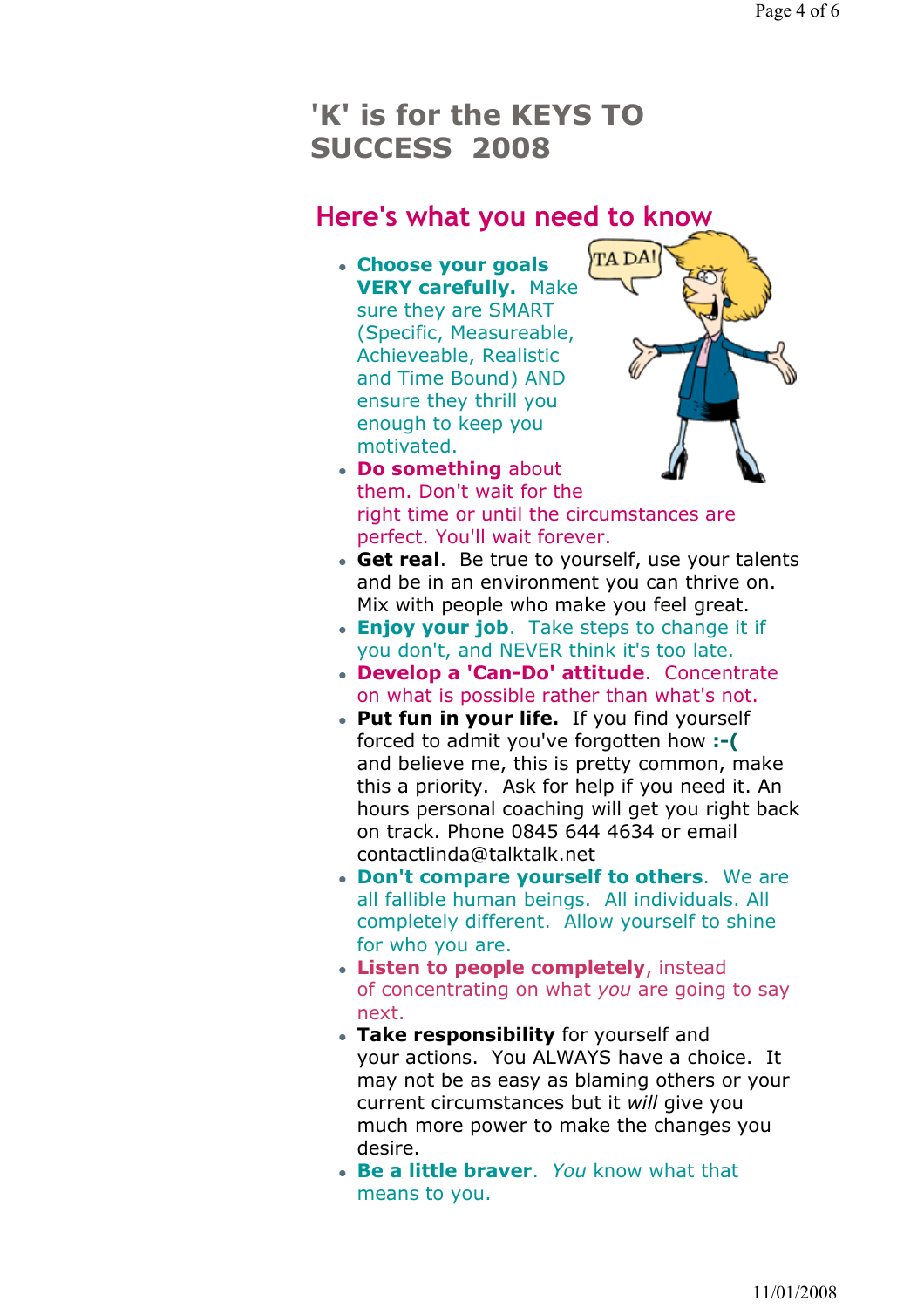- Find 'delight' at the end of the tunnel! AND allow yourself to notice it when it presents itself to you.
- Be prepared to make mistakes you'll learn faster

## AND YOUR QUOTE FOR THE YEAR :

"The smallest deed is better than the greatest intention"



Have you got that feeling that life and work is going OK, but you know that it really could and should be better, if only ... ?

What's the one thing that you'd like to change?

Every day we help ensure personal success for professional people

If what you want seems unreachable, right at the top of the staircase whilst you're stuck at the bottom, I can provide you with the focus, confidence and motivation you need and give you all the necessary tools to run up those stairs and reach that goal.

Phone 0845 644 4634 or email contactlinda@talktalk.net . Are you going to do it now or later?

See you next month

Linda

This issue is dedicated to the memory Ian Llewellyn who saw just the first few days of this year.